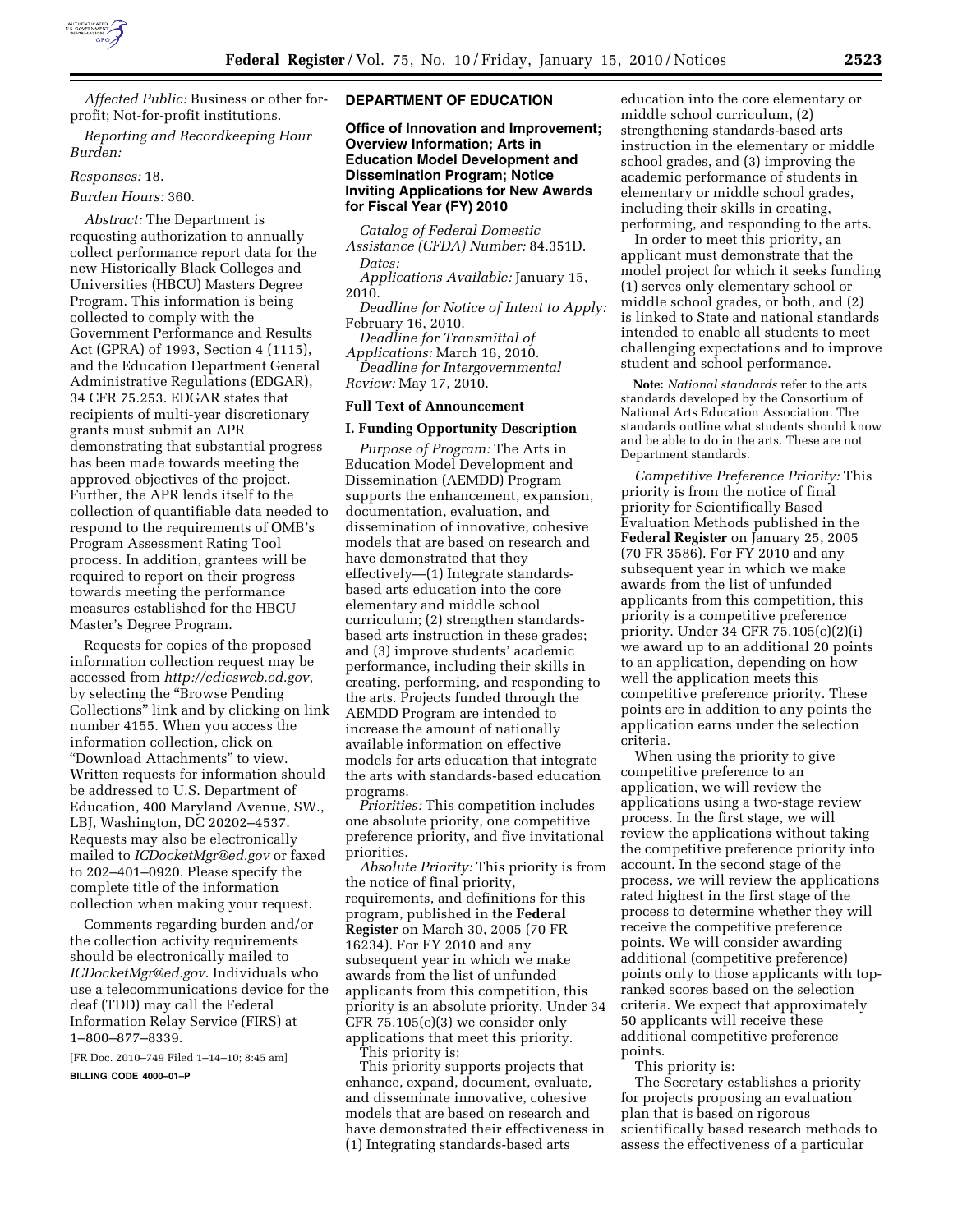intervention. The Secretary intends that this priority will allow program participants and the Department to determine whether the project produces meaningful effects on student achievement or teacher performance.

Evaluation methods using an experimental design are best for determining project effectiveness. Thus, when feasible, the project must use an experimental design under which participants—*e.g.,* students, teachers, classrooms, or schools—are randomly assigned to participate in the project activities being evaluated or to a control group that does not participate in the project activities being evaluated.

If random assignment is not feasible, the project may use a quasiexperimental design with carefully matched comparison conditions. This alternative design attempts to approximate a randomly assigned control group by matching participants—*e.g.,* students, teachers, classrooms, or schools—with nonparticipants having similar pre-program characteristics.

In cases where random assignment is not possible and participation in the intervention is determined by a specified cut-off point on a quantified continuum of scores, regression discontinuity designs may be employed.

For projects that are focused on special populations in which sufficient numbers of participants are not available to support random assignment or matched comparison group designs, single-subject designs such as multiple baseline or treatment-reversal or interrupted time series that are capable of demonstrating causal relationships can be employed.

Proposed evaluation strategies that use neither experimental designs with random assignment nor quasiexperimental designs using a matched comparison group nor regression discontinuity designs will not be considered responsive to the priority when sufficient numbers of participants are available to support these designs. Evaluation strategies that involve too small a number of participants to support group designs must be capable of demonstrating the causal effects of an intervention or program on those participants.

The proposed evaluation plan must describe how the project evaluator will collect—before the project intervention commences and after it ends—valid and reliable data that measure the impact of participation in the program or in the comparison group.

Points awarded under this priority will be determined by the quality of the proposed evaluation method. In

determining the quality of the evaluation method, we will consider the extent to which the applicant presents a feasible, credible plan that includes the following:

(1) The type of design to be used (that is, random assignment or matched comparison). If matched comparison, include in the plan a discussion of why random assignment is not feasible.

(2) Outcomes to be measured.

(3) A discussion of how the applicant plans to assign students, teachers, classrooms, or schools to the project and control group or match them for comparison with other students, teachers, classrooms, or schools.

(4) A proposed evaluator, preferably independent, with the necessary background and technical expertise to carry out the proposed evaluation. An independent evaluator does not have any authority over the project and is not involved in its implementation.

In general, depending on the implemented program or project, under a competitive preference priority, random assignment evaluation methods will receive more points than matched comparison evaluation methods.

*Invitational Priorities:* For FY 2010 and any subsequent year in which we make awards from the list of unfunded applicants from this competition, these priorities are invitational priorities. Under 34 CFR 75.105(c)(1) we do not give an application that meets these invitational priorities a competitive or absolute preference over other applications.

These priorities are:

*Invitational Priority 1.* Applications that support activities to enable students to achieve proficiency or advanced proficiency in mathematics.

*Invitational Priority 2.* Applications that support activities to enable students to achieve proficiency or advanced proficiency in reading.

*Invitational Priority 3.* Applications that support activities to enable students attending schools in corrective action or restructuring under Title I of the Elementary and Secondary Education Act of 1965, as amended (ESEA) to achieve proficiency or advanced proficiency in reading and mathematics.

*Invitational Priority 4.* Applications that focus on increasing access to arts education for students who attend rural schools, as defined by the National Center for Education Statistics.

*Invitational Priority 5.* Applications that provide for the development and dissemination of grant products and results through Open Educational Resources (OER). OER are teaching, learning, and research resources that reside in the public domain or have

been released under an intellectual property license that permits their free use or repurposing by others. This invitational priority encourages applications that describe how the applicants will make their AEMDD grant products and resources freely available online, in an effort to share arts content, proven teaching strategies, and lessons learned in implementing AEMDD projects with the wider community of educators.

**Note:** Each applicant addressing this priority is encouraged to include plans for how the applicant will disseminate resources, for example through a Web site that is freely available to all users. Each of these applicants is also encouraged to include plans specifying how the project will identify quality resources, such as lesson plans, primary source activities, reading lists, teacher reflections, and video of quality arts education teaching and student learning in action, for presentation to the wider community.

While we will not score applicants based on the invitational priorities, we encourage applicants to take advantage of the competitive preference priority if their model allows them to do so.

## *Application Requirement*

To be eligible for AEMDD funds, applicants must propose to address the needs of low-income children by carrying out projects that serve at least one elementary or middle school in which 35 percent or more of the children enrolled are from low-income families (based on data used in meeting the poverty criteria in Title I, Section 1113(a)(5) of the Elementary and Secondary Education Act of 1965, as amended by the No Child Left Behind Act of 2001 (ESEA)).

# *Definitions*

As used in the absolute priority in this notice—

*Arts* includes music, dance, theater, media arts, and visual arts, including folk arts.

*Integrating* means (i) encouraging the use of high-quality arts instruction in other academic/content areas and (ii) strengthening the place of the arts as a core academic subject in the school curriculum.

*Based on research,* when used with respect to an activity or a program, means that, to the extent possible, the activity or program is based on the most rigorous theory, research, and evaluation data available and is effective in improving student achievement and performance and other program objectives.

As used in the competitive preference priority in this notice—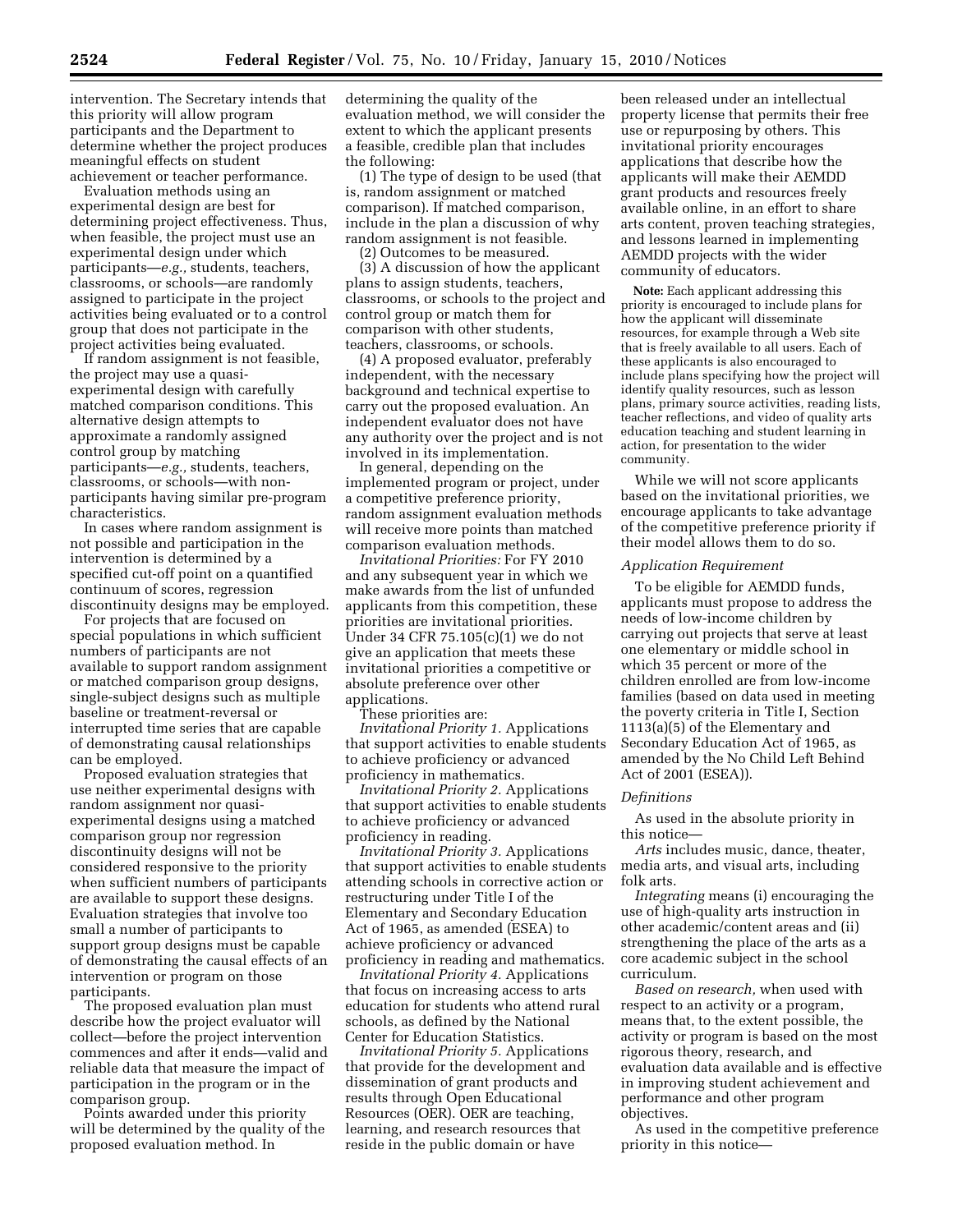*Scientifically based research* (section 9101(37) of the ESEA, 20 U.S.C. 7801(37)):

(A) Means research that involves the application of rigorous, systematic, and objective procedures to obtain reliable and valid knowledge relevant to education activities and programs; and

(B) Includes research that—

(i) Employs systematic, empirical methods that draw on observation or experiment;

(ii) Involves rigorous data analyses that are adequate to test the stated hypotheses and justify the general conclusions drawn;

(iii) Relies on measurements or observational methods that provide reliable and valid data across evaluators and observers, across multiple measurements and observations, and across studies by the same or different investigators;

(iv) Is evaluated using experimental or quasi-experimental designs in which individuals, entities, programs, or activities are assigned to different conditions and with appropriate controls to evaluate the effects of the condition of interest, with a preference for random-assignment experiments, or other designs to the extent that those designs contain within-condition or across-condition controls;

(v) Ensures that experimental studies are presented in sufficient detail and clarity to allow for replication or, at a minimum, offer the opportunity to build systematically on their findings; and

(vi) Has been accepted by a peerreviewed journal or approved by a panel of independent experts through a comparably rigorous, objective, and scientific review.

*Random assignment or experimental design* means random assignment of students, teachers, classrooms, or schools to participate in a project being evaluated (treatment group) or not participate in the project (control group). The effect of the project is the difference in outcomes between the treatment and control groups.

*Quasi-experimental designs* include several designs that attempt to approximate a random assignment design.

*Carefully matched comparison groups design* means a quasi-experimental design in which project participants are matched with non-participants based on key characteristics that are thought to be related to the outcome.

*Regression discontinuity design*  means a quasi-experimental design that closely approximates an experimental design. In a regression discontinuity design, participants are assigned to a treatment or control group based on a

numerical rating or score of a variable unrelated to the treatment such as the rating of an application for funding. Eligible students, teachers, classrooms, or schools above a certain score (''cut score'') are assigned to the treatment group and those below the score are assigned to the control group. In the case of the scores of applicants' proposals for funding, the "cut score" is established at the point where the program funds available are exhausted.

*Single subject design* means a design that relies on the comparison of treatment effects on a single subject or group of single subjects. There is little confidence that findings based on this design would be the same for other members of the population.

*Treatment reversal design* means a single subject design in which a pretreatment or baseline outcome measurement is compared with a posttreatment measure. Treatment would then be stopped for a period of time, a second baseline measure of the outcome would be taken, followed by a second application of the treatment or a different treatment. For example, this design might be used to evaluate a behavior modification program for disabled students with behavior disorders.

*Multiple baseline design* means a single subject design to address concerns about the effects of normal development, timing of the treatment, and amount of the treatment with treatment-reversal designs by using a varying time schedule for introduction of the treatment and/or treatments of different lengths or intensity.

*Interrupted time series design* means a quasi-experimental design in which the outcome of interest is measured multiple times before and after the treatment for program participants only.

## **Program Authority:** 20 U.S.C. 7271.

*Applicable Regulations:* (a) The Education Department General Administration Regulations (EDGAR) in 34 CFR parts 74, 75, 77, 79, 80, 81, 82, 84, 85, 86, 97, 98, and 99. (b) The notice of final priority, requirements, and definitions for this program, published in the **Federal Register** on March 30, 2005 (70 FR 16234). (c) The notice of final priority for Scientifically Based Evaluation Methods, published in the **Federal Register** on January 25, 2005 (70 FR 3586).

**Note:** The regulations in 34 CFR part 79 apply to all applicants except Federally recognized Indian Tribes.

**Note:** The regulations in 34 CFR part 86 apply to institutions of higher education only.

## **II. Award Information**

*Type of Award:* Discretionary grants. *Estimated Available Funds:*  \$7,700,000.00.

Contingent upon the availability of funds and the quality of applications, we may make additional awards in FY 2011 from the list of unfunded applicants from this competition.

*Estimated Range of Awards:*  \$250,000–\$300,000 for the first year of the project. Funding for the second, third, and fourth years is subject to the availability of funds and the approval of continuation awards (*see* 34 CFR 75.253).

*Estimated Average Size of Awards:*  \$275,000.

*Estimated Number of Awards:* 28.

**Note:** The Department is not bound by any estimates in this notice.

*Project Period:* Up to 48 months.

**Note:** The first 12 months of the project period may be used to build capacity to effectively carry out the comprehensive activities involved in the evaluation plan described in the competitive preference priority.

#### **III. Eligibility Information**

#### *1. Eligible Applicants*

(1) One or more local educational agencies (LEAs), including charter schools that are considered LEAs under State law and regulations, that may work in partnership with one or more of the following:

• A State or local non-profit or

governmental arts organization. • A State educational agency (SEA) or regional educational service agency.

• An institution of higher education.

• A public or private agency, institution, or organization, such as a community- or faith-based organization; or

(2) One or more State or local nonprofit or governmental arts organizations that must work in partnership with one or more LEAs and may partner with one or more of the following:

• An SEA or regional educational service agency.

• An institution of higher education.

• A public or private agency, institution, or organization, such as a community- or faith-based organization.

**Note:** If more than one LEA or arts organization wishes to form a consortium and jointly submit a single application, they must follow the procedures for group applications described in 34 CFR 75.127 through 75.129 of EDGAR.

2.a. *Cost Sharing or Matching:* This program does not require cost sharing or matching.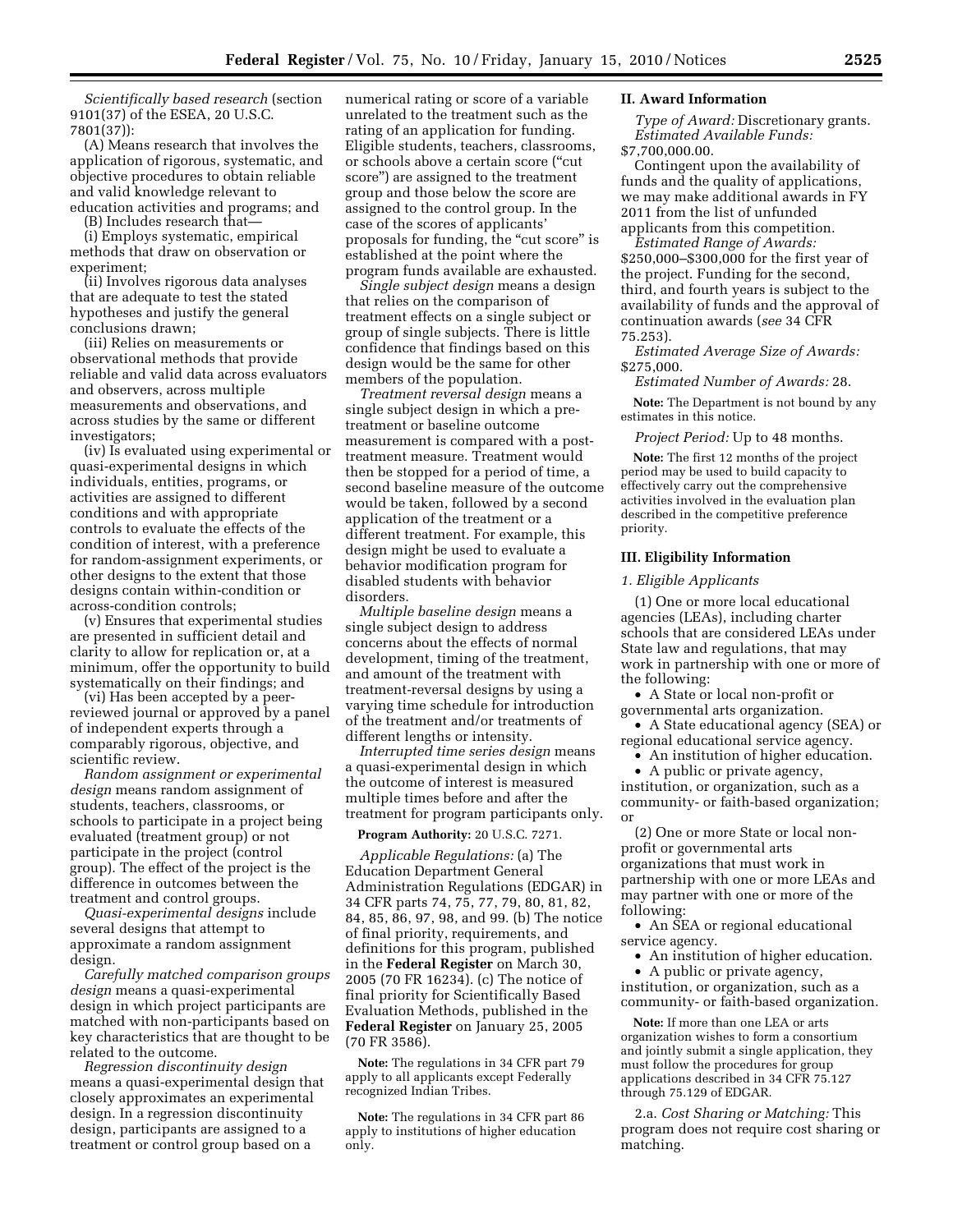b. *Supplement-Not-Supplant:* This program involves supplement-notsupplant funding requirements. Under section 5551(f)(2) of the ESEA, the Secretary requires that assistance provided under this program be used only to supplement, and not to supplant, any other assistance or funds made available from non-Federal sources for the activities assisted under this program. This restriction also has the effect of allowing projects to recover indirect costs only on the basis of a restricted indirect cost rate, according to the requirements in 34 CFR 75.563 and 34 CFR 76.564 through 76.569. As soon as they decide to apply, applicants are urged to contact the ED Indirect Cost Group at (202) 377–3840 for guidance about obtaining a restricted indirect cost rate to use on the Budget Information form (ED Form 524) included with the application package.

3. *Coordination Requirement:* Under section 5551(f)(1) of the ESEA, the Secretary requires that each entity funded under this program coordinate, to the extent practicable, each project or program carried out with funds awarded under this program with appropriate activities of public or private cultural agencies, institutions, and organizations, including museums, arts education associations, libraries, and theaters.

## **IV. Application and Submission Information**

1. *Address To Request Application Package:* You can obtain an application package via the Internet, from the Education Publications Center (ED Pubs), or from the program office. To obtain a copy via the Internet, use the following address: *http://www.ed.gov/ fund/grant/apply/grantapps/index.html.*  To obtain a copy from ED Pubs, write, fax, or call the following: Education Publications Center, P.O. Box 1398, Jessup, MD 20794–1398. Telephone, toll free: 1–877–433–7827. FAX: (301) 470– 1244. If you use a telecommunications device for the deaf (TDD), call, toll free: 1–877–576–7734.

You can contact ED Pubs at its Web site, also: *http://www.ed.gov/pubs/ edpubs.html* or at its e-mail address: *edpubs@inet.ed.gov.* 

If you request an application from ED Pubs, be sure to identify this program as follows: CFDA number 84.351D.

To obtain a copy from the program office, contact: Diane Austin, U.S. Department of Education, 400 Maryland Avenue, SW., Room 4W223, Washington, DC 20202–5950. Telephone: (202) 260–1280 or by e-mail: *artsdemo@ed.gov.* If you use a TDD, call

the Federal Relay Service (FRS), toll free, at 1–800–877–8339.

Individuals with disabilities can obtain a copy of the application package in an accessible format (*e.g.,* braille, large print, audiotape, or computer diskette) by contacting the program contact person listed in this section.

2. *Content and Form of Application Submission:* Requirements concerning the content of an application, together with the forms you must submit, are in the application package for this program.

*Notice of Intent To Apply:* The Department will be able to develop a more efficient process for reviewing grant applications if it has a better understanding of the number of entities that intend to apply for funding under this program. Therefore, the Secretary strongly encourages each potential applicant to notify the Department by sending a short e-mail message indicating the applicant's intent to submit an application for funding. The e-mail need not include information regarding the content of the proposed application, only the applicant's intent to submit it. This e-mail notification should be sent to Diane Austin at *artsdemo@ed.gov.* 

Applicants that fail to provide this email notification may still apply for funding.

*Page Limit:* The application narrative is where you, the applicant, address the selection criteria that reviewers use to evaluate your application. Applicants are strongly encouraged to limit the application narrative (Part III) to the equivalent of no more than 40 singlesided pages, using the following standards:

A ''page'' is 8.5″ x 11″, on one side only, with 1″ margins at the top, bottom, and both sides.

• Double space (no more than three lines per vertical inch) all text in the application narrative, including titles, headings, footnotes, quotations, references, and captions, as well as all text in charts, tables, figures, and graphs.

• Use a font that is either 12 point or larger or no smaller than 10 pitch (characters per inch).

• Use one of the following fonts: Times New Roman, Courier, Courier New, or Arial. An application submitted in any other font (including Times Roman or Arial Narrow) will not be accepted.

The page limit does not apply to Part I, the cover sheet; Part II, the budget section, including the narrative budget justification; Part IV, the assurances and certifications; or the one-page abstract, the résumés, the bibliography, or the

letters of support. However, the page limit does apply to all of the application narrative section (Part III).

3. *Submission Dates and Times: Applications Available:* January 15, 2010.

*Deadline for Notice of Intent To Apply:* February 16, 2010.

*Deadline for Transmittal of Applications:* March 16, 2010.

Applications for grants under this competition must be submitted electronically using the Electronic Grant Application System (e-Application) accessible through the Department's e-Grants site. For information (including dates and times) about how to submit your application electronically, or in paper format by mail or hand delivery if you qualify for an exception to the electronic submission requirement, please refer to section IV. 6. *Other Submission Requirements* of this notice.

We do not consider an application that does not comply with the deadline requirements.

Individuals with disabilities who need an accommodation or auxiliary aid in connection with the application process should contact the person listed under **FOR FURTHER INFORMATION CONTACT** in section VII of this notice. If the Department provides an accommodation or auxiliary aid to an individual with a disability in connection with the application process, the individual's application remains subject to all other requirements and limitations in this notice.

*Deadline for Intergovernmental Review:* May 17, 2010.

4. *Intergovernmental Review:* This competition is subject to Executive Order 12372 and the regulations in 34 CFR part 79. Information about Intergovernmental Review of Federal Programs under Executive Order 12372 is in the application package for this competition.

5. We reference regulations outlining funding restrictions in the *Applicable Regulations* section of this notice.

6. *Other Submission Requirements.*  Applications for grants under this competition must be submitted electronically unless you qualify for an exception to this requirement in accordance with the instructions in this section.

## *a. Electronic Submission of Applications*

Applications for grants under the Arts in Education Model Development and Dissemination Grant Program—CFDA Number 84.351D must be submitted electronically using e-Application, accessible through the Department's e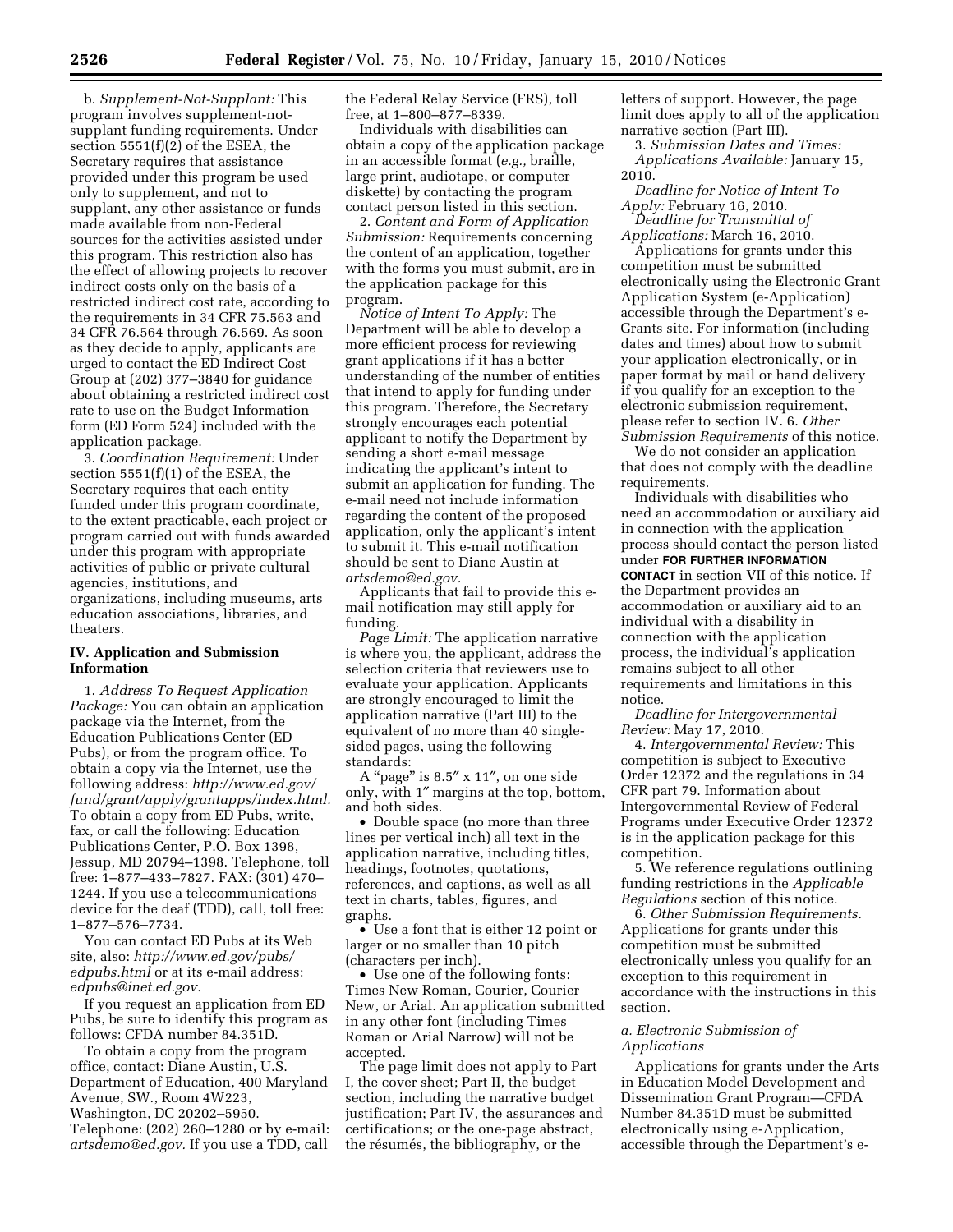Grants Web site at: *http://egrants.ed.gov.* 

We will reject your application if you submit it in paper format unless, as described elsewhere in this section, you qualify for one of the exceptions to the electronic submission requirement *and*  submit, no later than two weeks before the application deadline date, a written statement to the Department that you qualify for one of these exceptions. Further information regarding calculation of the date that is two weeks before the application deadline date is provided later in this section under *Exception to Electronic Submission Requirement.* 

While completing your electronic application, you will be entering data online that will be saved into a database. You may not e-mail an electronic copy of a grant application to us.

Please note the following:

• You must complete the electronic submission of your grant application by 4:30:00 p.m., Washington, DC time, on the application deadline date. E-Application will not accept an application for this program after 4:30:00 p.m., Washington, DC time, on the application deadline date. Therefore, we strongly recommend that you do not wait until the application deadline date to begin the application process.

• The hours of operation of the e-Grants Web site are 6:00 a.m. Monday until 7:00 p.m. Wednesday; and 6:00 a.m. Thursday until 8:00 p.m. Sunday, Washington, DC time. Please note that, because of maintenance, the system is unavailable between 8:00 p.m. on Sundays and 6:00 a.m. on Mondays, and between 7:00 p.m. on Wednesdays and 6:00 a.m. on Thursdays, Washington, DC time. Any modifications to these hours are posted on the e-Grants Web site.

• You will not receive additional point value because you submit your application in electronic format, nor will we penalize you if you qualify for an exception to the electronic submission requirement, as described elsewhere in this section, and submit your application in paper format.

• You must submit all documents electronically, including all information you typically provide on the following forms: the Application for Federal Assistance (SF 424), the Department of Education Supplemental Information for SF 424, Budget Information—Non-Construction Programs (ED 524), and all necessary assurances and certifications. You must attach any narrative sections of your application as files in a .DOC (document), .RTF (rich text), or .PDF

(Portable Document) format. If you upload a file type other than the three file types specified in this paragraph or submit a password protected file, we will not review that material.

• Your electronic application must comply with any page limit requirements described in this notice.

• Prior to submitting your electronic application, you may wish to print a copy of it for your records.

• After you electronically submit your application, you will receive an automatic acknowledgment that will include a PR/Award number (an identifying number unique to your application).

• Within three working days after submitting your electronic application, fax a signed copy of the SF 424 to the Application Control Center after following these steps:

(1) Print SF 424 from e-Application. (2) The applicant's Authorizing Representative must sign this form.

(3) Place the PR/Award number in the upper right hand corner of the hardcopy signature page of the SF 424.

(4) Fax the signed SF 424 to the Application Control Center at (202) 245–6272.

• We may request that you provide us original signatures on other forms at a later date.

*Application Deadline Date Extension in Case of e-Application Unavailability:*  If you are prevented from electronically submitting your application on the application deadline date because e-Application is unavailable, we will grant you an extension of one business day to enable you to transmit your application electronically, by mail, or by hand delivery. We will grant this extension if—

(1) You are a registered user of e-Application and you have initiated an electronic application for this competition; and

(2)(a) E-Application is unavailable for 60 minutes or more between the hours of 8:30 a.m. and 3:30 p.m., Washington, DC time, on the application deadline date; or

(b) E-Application is unavailable for any period of time between 3:30 p.m. and 4:30:00 p.m., Washington, DC time, on the application deadline date.

We must acknowledge and confirm these periods of unavailability before granting you an extension. To request this extension or to confirm our acknowledgment of any system unavailability, you may contact either (1) the person listed elsewhere in this notice under **FOR FURTHER INFORMATION CONTACT** (*see* VII. Agency Contact) or (2) the e-Grants help desk at 1–888–336– 8930. If e-Application is unavailable

due to technical problems with the system and, therefore, the application deadline is extended, an e-mail will be sent to all registered users who have initiated an e-Application. Extensions referred to in this section apply only to the unavailability of e-Application.

*Exception to Electronic Submission Requirement:* You qualify for an exception to the electronic submission requirement, and may submit your application in paper format, if you are unable to submit an application through e-Application because—

• You do not have access to the Internet; or

• You do not have the capacity to upload large documents to e-Application; *and* 

• No later than two weeks before the application deadline date (14 calendar days or, if the fourteenth calendar day before the application deadline date falls on a Federal holiday, the next business day following the Federal holiday), you mail or fax a written statement to the Department, explaining which of the two grounds for an exception prevents you from using the Internet to submit your application. If you mail your written statement to the Department, it must be postmarked no later than two weeks before the application deadline date. If you fax your written statement to the Department, we must receive the faxed statement no later than two weeks before the application deadline date.

Address and mail or fax your statement to: Diane Austin, U.S. Department of Education, 400 Maryland Avenue, SW., Room 4W223, Washington, DC 20202–5900. FAX: (202) 205–5630.

Your paper application must be submitted in accordance with the mail or hand delivery instructions described in this notice.

## *b. Submission of Paper Applications by Mail*

If you qualify for an exception to the electronic submission requirement, you may mail (through the U.S. Postal Service or a commercial carrier) your application to the Department. You must mail the original and two copies of your application, on or before the application deadline date, to the Department at the following address: U.S. Department of Education, Application Control Center, Attention: (CFDA Number 84.351D), LBJ Basement Level 1, 400 Maryland Avenue, SW., Washington, DC 20202–4260.

You must show proof of mailing consisting of one of the following: (1) A legibly dated U.S. Postal Service postmark.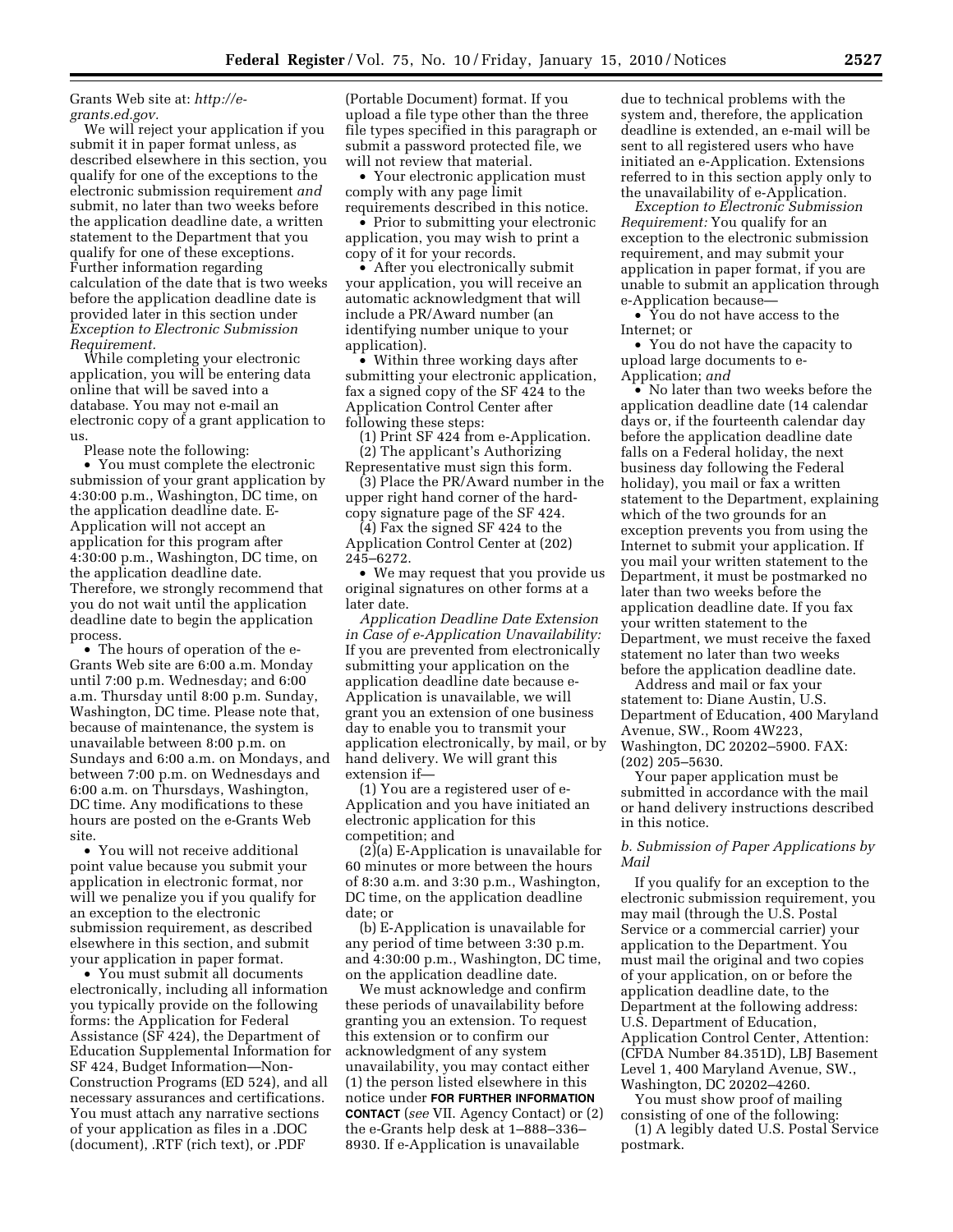(2) A legible mail receipt with the date of mailing stamped by the U.S. Postal Service.

(3) A dated shipping label, invoice, or receipt from a commercial carrier.

(4) Any other proof of mailing acceptable to the Secretary of the U.S. Department of Education.

If you mail your application through the U.S. Postal Service, we do not accept either of the following as proof of mailing:

(1) A private metered postmark.

(2) A mail receipt that is not dated by the U.S. Postal Service.

If your application is postmarked after the application deadline date, we will not consider your application.

**Note:** The U.S. Postal Service does not uniformly provide a dated postmark. Before relying on this method, you should check with your local post office.

## *c. Submission of Paper Applications by Hand Delivery*

If you qualify for an exception to the electronic submission requirement, you (or a courier service) may deliver your paper application to the Department by hand. You must deliver the original and two copies of your application, by hand, on or before the application deadline date, to the Department at the following address: U.S. Department of Education, Application Control Center, Attention: (CFDA Number 84.351D), 550 12th Street, SW., Room 7041, Potomac Center Plaza, Washington, DC 20202–4260.

The Application Control Center accepts hand deliveries daily between 8:00 a.m. and 4:30:00 p.m., Washington, DC time, except Saturdays, Sundays, and Federal holidays.

**Note for Mail or Hand Delivery of Paper Applications:** If you mail or hand deliver your application to the Department—

 $(1)$  You must indicate on the envelope and—if not provided by the Department—in Item 11 of the SF 424 the CFDA number, including suffix letter, if any, of the competition under which you are submitting your application; and

(2) The Application Control Center will mail to you a notification of receipt of your grant application. If you do not receive this grant notification within 15 business days from the application deadline date, you should call the U.S. Department of Education Application Control Center at (202) 245– 6288.

#### **V. Application Review Information**

*Selection Criteria:* The selection criteria for this competition are from section 34 CFR 75.210. The maximum score for all the selection criteria is 100 points. The maximum score for each criterion is indicated in parentheses. Each criterion also includes the factors

that the reviewers will consider in determining how well an application meets the criterion. The *Note* following selection criterion (6) is guidance to help applicants in preparing their applications and is not required by statute or regulations. The selection criteria are as follows:

(1) *Need for project (15 points).* The Secretary considers the need for the proposed project by considering the following factors:

(a) The extent to which the proposed project will provide services or otherwise address the needs of students at risk of educational failure.

(b) The extent to which specific gaps or weaknesses in services, infrastructure, or opportunities have been identified and will be addressed by the proposed project, including the nature and magnitude of those gaps or weaknesses.

(2) *Significance (10 points).* The Secretary considers the significance of the proposed project by considering the following factor:

The likely utility of the products (such as information, materials, processes, or techniques) that will result from the proposed project, including the potential for their being used effectively in a variety of other settings.

(3) *Quality of the project design (25 points).* The Secretary considers the quality of the design of the proposed project by considering the following factors:

(a) The extent to which the design of the proposed project reflects up-to-date knowledge from research and effective practices.

(b) The extent to which the proposed project is part of a comprehensive effort to improve teaching and learning and support rigorous academic standards for students.

(c) The extent to which the proposed project is designed to build capacity and yield results that will extend beyond the period of Federal financial assistance.

(4) *Quality of project personnel (10 points).* The Secretary considers the quality of the personnel who will carry out the proposed project. In determining the quality of project personnel, the Secretary considers the extent to which the applicant encourages applications for employment from persons who are members of groups that have traditionally been underrepresented based on race, color, national origin, gender, age, or disability.

In addition, the Secretary considers the following factor:

The qualifications, including relevant training and experience, of key project personnel.

(5) *Quality of the management plan (20 points).* The Secretary considers the quality of the management plan for the proposed project by considering the following factors:

(a) The adequacy of the management plan to achieve the objectives of the proposed project on time and within budget, including clearly defined responsibilities, timelines, and milestones for accomplishing project tasks.

(b) The extent to which the time commitments of the project director and principal investigator and other key project personnel are appropriate and adequate to meet the objectives of the proposed project.

(c) The adequacy of procedures for ensuring feedback and continuous improvement in the operation of the proposed project.

(6) *Quality of the project evaluation (20 points).* The Secretary considers the quality of the evaluation to be conducted of the proposed project by considering the following factors:

(a) The extent to which the methods of evaluation include the use of objective performance measures that are clearly related to the intended outcomes of the project and will produce quantitative and qualitative data to the extent possible.

(b) The extent to which the methods of evaluation will provide performance feedback and permit periodic assessment of progress toward achieving intended outcomes.

**Note:** A strong evaluation plan should be included in the application narrative and should be used, as appropriate, to shape the development of the project from the beginning of the grant period. The evaluation plan should include benchmarks to monitor progress toward specific project objectives and also outcome measures to assess the impact on teaching and learning, or other important outcomes for project participants. More specifically, the plan should identify the individual or organization that has agreed to serve as evaluator for the project and describe the qualifications of that evaluator. The plan should describe the evaluation design, indicating: (1) What types of data will be collected; (2) when various types of data will be collected; (3) what methods will be used; (4) what instruments will be developed and when these instruments will be developed; (5) how the data will be analyzed; (6) when reports of results and outcomes will be available; and (7) how the applicant will use the information collected through the evaluation to monitor progress of the funded project and to provide accountability information both about success at the initial site and about effective strategies for replication in other settings. Applicants are encouraged to devote an appropriate level of resources to project evaluation.